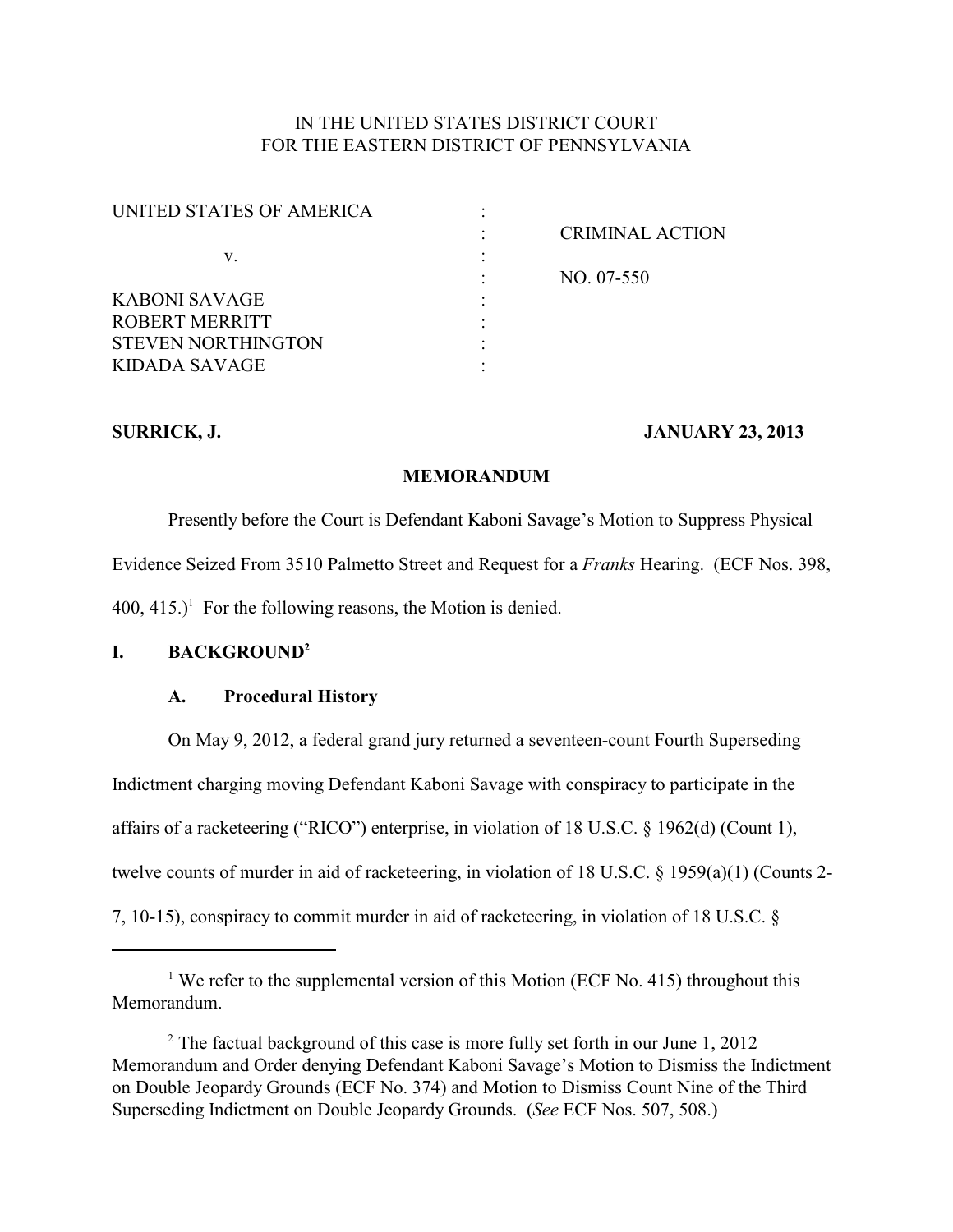1959(a)(5) (Count 9), retaliating against a witness, in violation of 18 U.S.C. § 1513(a) (Count 16), and using fire to commit a felony, in violation of 18 U.S.C. § 844(h)(1) (Count 17). (Fourth Superseding Indictment, ECF No.  $480.$ <sup>3</sup> Defendant was charged along with three co-defendants, Steven Northington, Robert Merritt, and his sister, Kidada Savage. Lamont Lewis was also charged in the First Superseding Indictment. The charges against Lewis were disposed of by guilty plea on April 21, 2011. On March 14, 2011, the Government filed a notice of intent to seek the death penalty against Defendant, Merritt, and Northington. (ECF Nos. 196, 197, 198.) The Government does not seek the death penalty against Kidada Savage.

On February 21, 2012, Defendant filed the instant Motion. (ECF No. 398.) Defendant refiled this Motion, accompanied by a Memorandum of Law, on February 22, 2012. (Def.'s Mot., ECF No. 415; Def.'s Mem., ECF No. 415.) The Government has submitted an Omnibus Response, which addresses Defendant's Motion together with other suppression motions. (Gov't's Resp., ECF No. 466.) Defendant filed a Reply to the Government's Response. (Def.'s Reply, ECF No. 502.)

A suppression hearing was held on June 11 and June 12, 2012. (Min. Entries, ECF No. 516, 519.) At the hearing, the Government presented testimony from Kevin Lewis, a Special Agent with the Federal Bureau of Investigation ("FBI"). (June 11, 2012 Hr'g Tr. 10 (on file with Court).) Special Agent Lewis has been the case agent for the FBI investigation into the Kaboni Savage Organization ("KSO") for the past thirteen years. (*Id.* at 11.) Special Agent Lewis has been heavily involved in wiretap applications and field work related to the KSO investigation.

<sup>&</sup>lt;sup>3</sup> Count 8 of the Fourth Superseding Indictment was dismissed by agreement of the parties. (ECF No. 855.)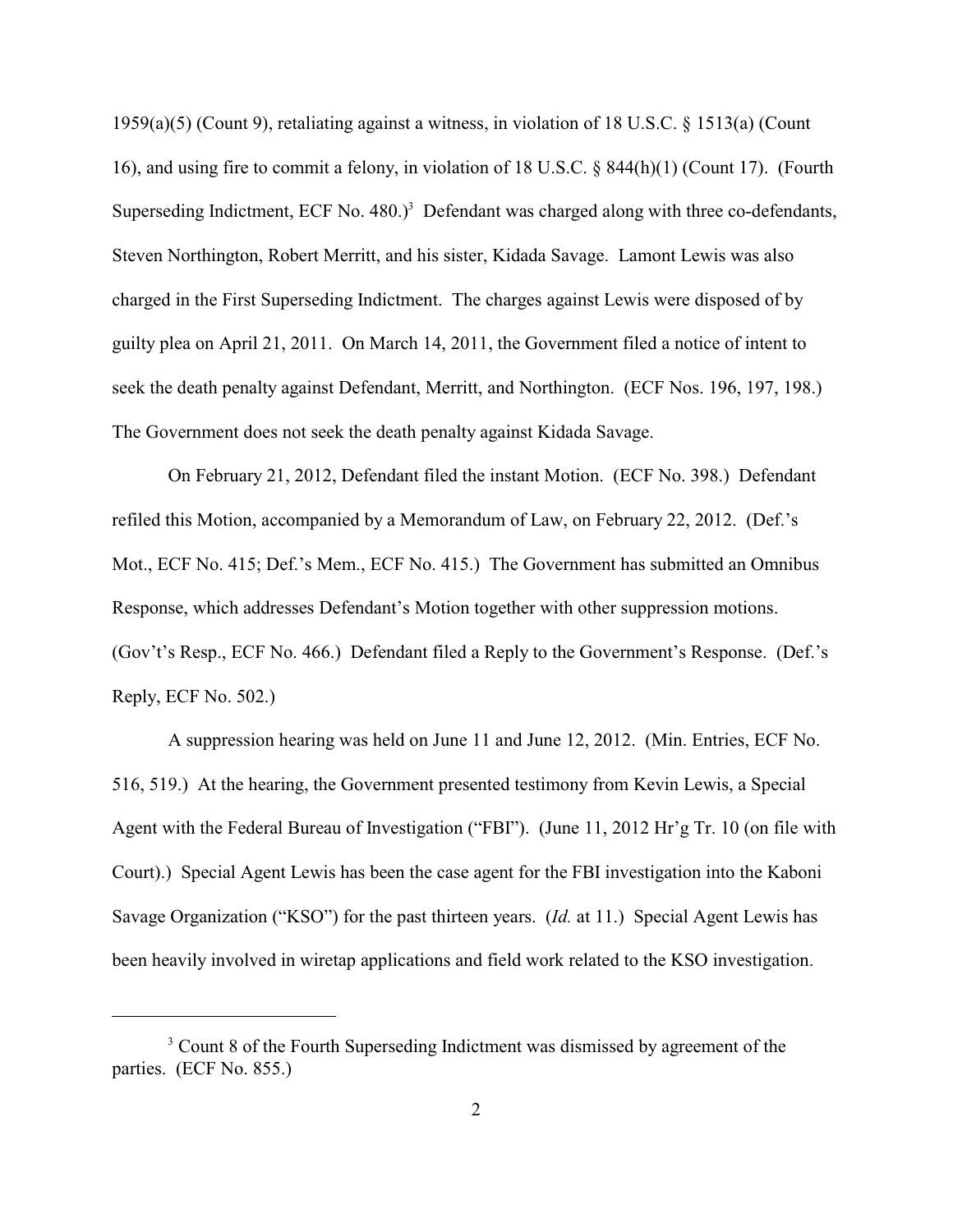(*Id.* at 11, 36, 231-48.)

#### **B. Factual Background**

On April 7, 2003, agents with the FBI and officers of the Philadelphia Police Department ("PPD") searched a building located at 3510 Palmetto Street, Philadelphia, Pennsylvania ("3510 Palmetto"). The search was conducted pursuant to a warrant issued by United States Magistrate Judge Thomas J. Rueter on April 4, 2003. (Warrant, Gov't's Resp. Ex. A.)

3510 Palmetto "is a two story building with a garage on the first floor." (Warrant Attach. A.) The garage features a roll-up metal door, which is approximately fifteen feet tall. The building is "the only two story structure" on its block. (*Id*.) Although other garages adjoin the building, the Warrant does not include those garages. (*Id*.) 3510 Palmetto was not owned or leased by any of the Defendants in this action. (Gov't's Resp. 11; June 11 Hr'g Tr. 165-66.)

The Warrant was issued based on Special Agent Lewis's Affidavit ("Affidavit"). (Affidavit, Gov't's Resp. Ex. A.) The Affidavit contains, *inter alia*, the following information obtained from confidential informants ("CIs"), named individuals cooperating with the FBI, intercepted wire and oral communications, and video surveillance of 3510 Palmetto. The Affidavit begins with an extensive history of Defendant's involvement in illegal drug trafficking in Philadelphia and evidence linking Defendant and the KSO with illegal activity. Special Agent Lewis stated that he believed that 3510 Palmetto was used by the KSO as "a 'stash house' to store, process and distribute cocaine." (Affidavit ¶ 4.)

3510 Palmetto first came to the FBI's attention in late 2002. Kareem Bluntly, an associate of Defendant's who was working with the FBI, had mentioned a garage where Defendant and associates were "recompressing kilograms of cocaine." (*Id*. at ¶ 83.) Bluntly did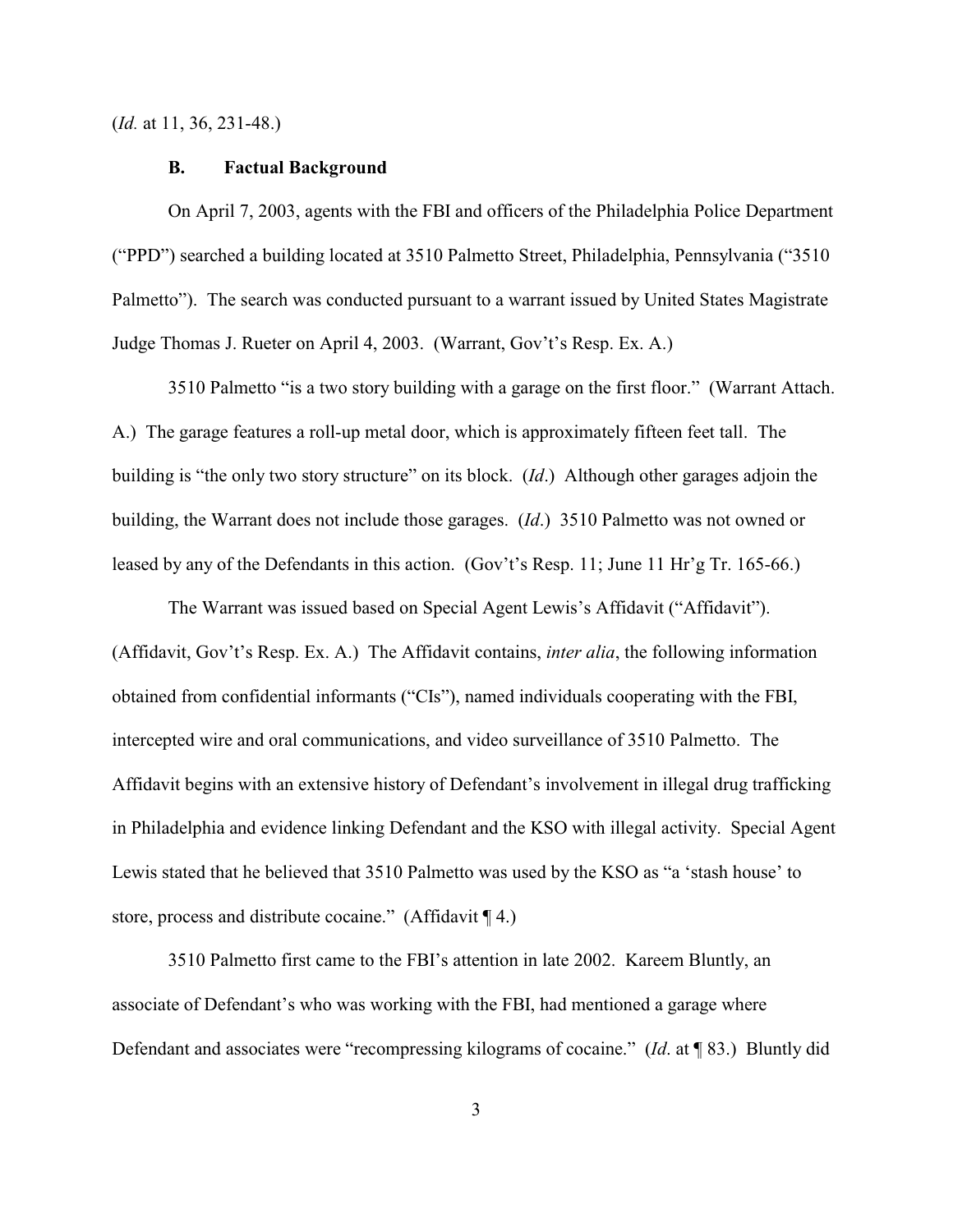not identify the exact address, but his description of the garage's location and characteristics allowed Special Agent Lewis to determine that the garage was, in fact, 3510 Palmetto. (*Id*.)

In February 2003, Special Agent Lewis learned from confidential informant "CI-3" that Defendant, Bluntly, and KSO associate Eugene Coleman frequently visited 3510 Palmetto. (*Id*. at ¶ 87.) CI-3 informed PPD Detective Thomas R. Zielinski that a blue car, with Pennsylvania Registration Number ENZ-9190, had visited 3510 Palmetto on the evenings of February 4 and February 6. (*Id*. at ¶¶ 88-89.) The car was registered to "Yusef Billa" (*id*. at ¶ 88), which is a known alias of Defendant's (*id*. at ¶ 73).

Special Agent Lewis's Affidavit refers repeatedly to physical surveillance conducted outside 3510 Palmetto during the early months of 2003. This surveillance revealed that, on multiple occasions, individuals connected to the KSO visited the address. For example, on the afternoon of January 30, 2003, Special Agent Lewis and other law enforcement officers observed several vehicles driving between 3643 North Darien Street ("Darien"), Defendant's residence, and 3510 Palmetto, carrying Defendant, co-Defendant Steven Northington, and other unidentified males. (*Id*. at ¶ 95.) Vehicles registered to "Yusuf Billa" were also observed entering and exiting the 3510 Palmetto premises on February 4, 2003 (*id*. at ¶ 97) and February 28, 2003 (*id*. at ¶ 98).

The FBI also conducted extensive video surveillance of the street and sidewalk around 3510 Palmetto. (*Id*. at ¶ 102 & n.14.) This surveillance revealed that Coleman was "staying at [3510 Palmetto] on almost a nightly basis," and "frequently returns to the location two or three times during the course of a day." (*Id*. at ¶ 102(a).) Coleman exchanged and accepted packages, removed the trash, and greeted visitors to 3510 Palmetto. (*Id*. at ¶ 102(b)-(f).) Special Agent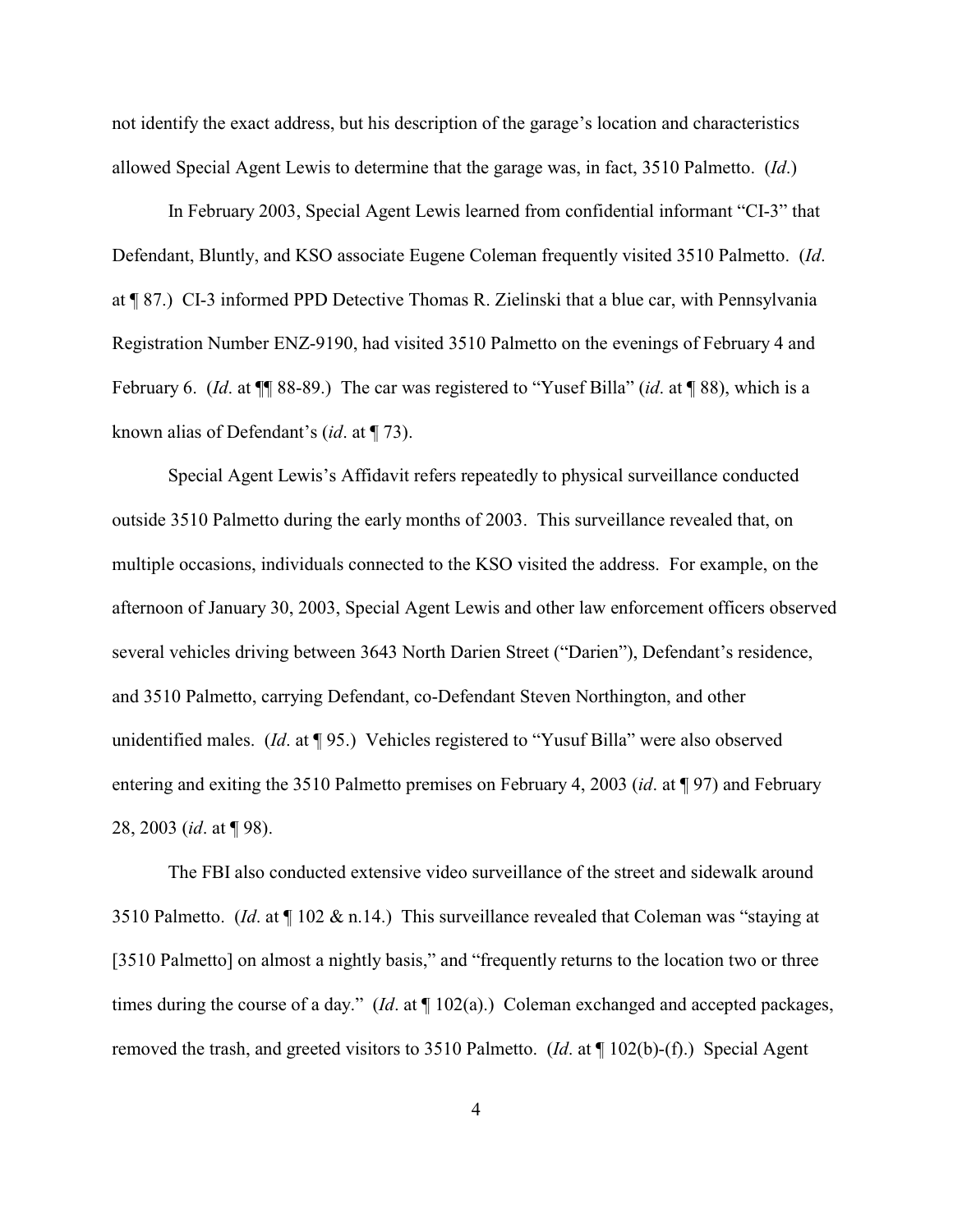Lewis believed, based upon all of the facts and circumstances, that many of these packages to contain drugs or money. (*Id*. at ¶ 102(f).) The video surveillance also captured images of Defendant standing outside 3510 Palmetto. (*Id*. at ¶ 103.)

The FBI's video surveillance also recorded events which suggested that a KSO associate, Tyrone Toliver, was murdered at 3510 Palmetto in mid-March 2003. (*See generally id*. at ¶¶ 104-113.) A cooperating witness, "CW-2," stated that Toliver was a customer of Defendant's, and an associate of Coleman's. (*Id*. at ¶ 104.) Toliver had been arrested by the PPD in February of 2003 (*id*. at ¶ 106), and the KSO may have feared that Toliver would cooperate with law enforcement (*id*. at ¶ 104). Toliver's body was found on March 31, 2003 in a Mercury Grand Marquis, which Toliver had borrowed from an individual named Debbie Woods. (*Id*. at ¶¶ 107- 08.) Toliver disappeared on March 14, 2003. (*Id*. at ¶¶ 108-09.) According to the 3510 Palmetto video, Coleman and an unidentified black male—believed to be Toliver—exited a Mercury Grand Marquis and entered 3510 Palmetto. Over the course of March 14 and 15, several individuals—including Coleman, Bluntly, and a second unidentified male—entered and exited 3510 Palmetto. (*Id.* at  $\P$  110-111.) At one point on March 15, the Grand Marquis pulled into a garage adjacent to 3510 Palmetto, remained for several hours, and then pulled out of the garage. (*Id*. at ¶ 111.) Based on these observations, Special Agent Lewis concluded that Toliver was probably murdered at 3510 Palmetto between March 14 and 15, 2003. (*Id*. at ¶ 113.)

Special Agent Lewis's personal observations, intercepted wire and oral communications, video surveillance, and statements from cooperating witnesses and confidential informants formed the basis for the Affidavit. The Warrant specifically delineated eighteen categories of evidence which could be seized. (Warrant Attach. B.)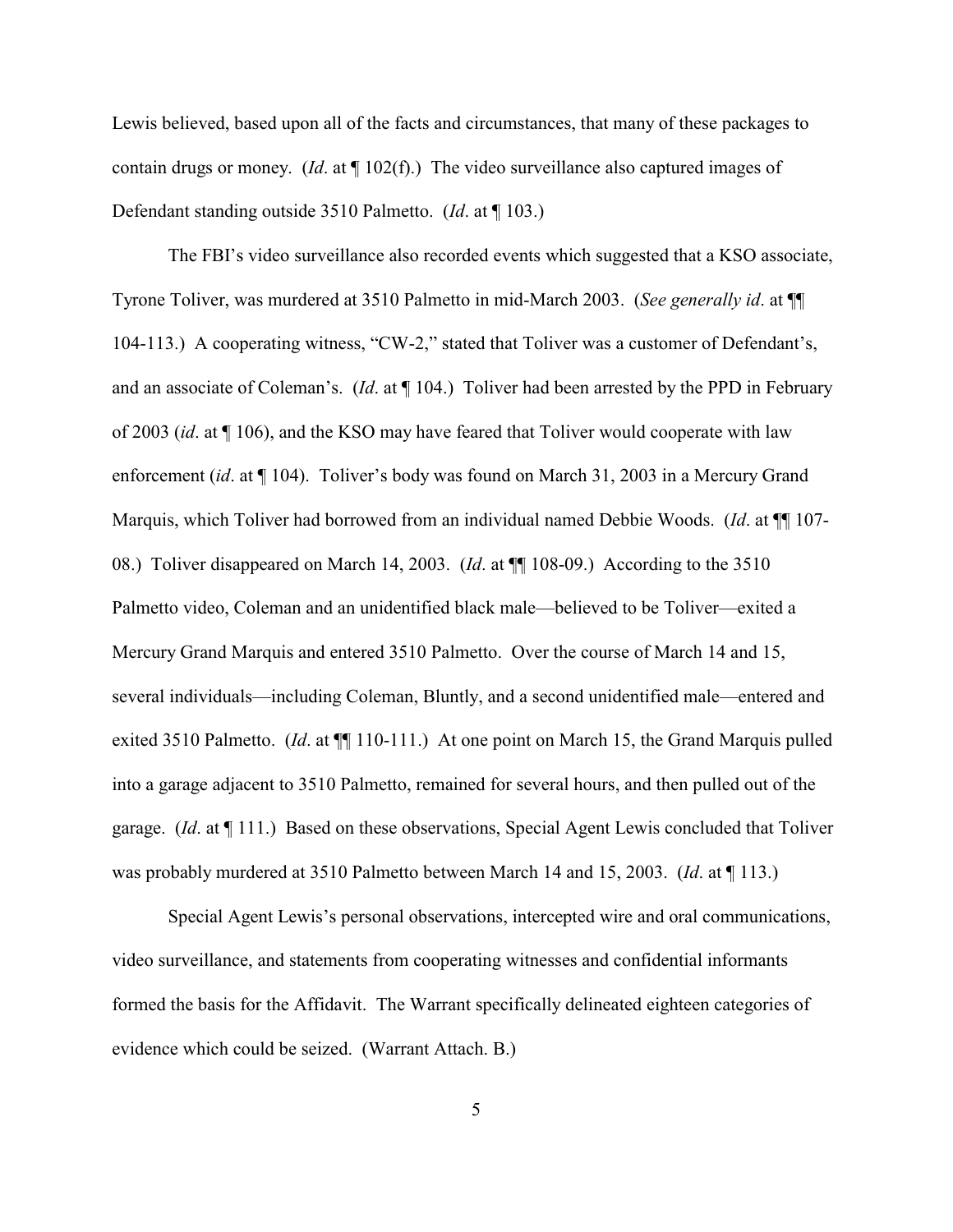#### **II. LEGAL STANDARD**

The Fourth Amendment guarantees the "right of the people to be secure in their persons, houses, papers, and effects, against unreasonable searches and seizures." U.S. Const. amend. IV. It further provides that "no Warrants shall issue, but upon probable cause, supported by Oath or affirmation, and particularly describing the place to be searched and the persons or things to be seized." *Id.*; *see also United States v. Christine*, 687 F.2d 749, 756 (3d Cir. 1982).Evidence obtained in violation of the Fourth Amendment is generally not admissible at trial. *See, e.g.*, *Herring v. United States*, 555 U.S. 135, 139-40 (2009) (explaining history of exclusionary rule). "The proponent of a motion to suppress has the burden of establishing that his own Fourth Amendment rights were violated by the challenged search or seizure." *Rakas v. Illinois*, 439 U.S. 128, 130 n.1 (1978).

#### **III. DISCUSSION**

#### **A. Defendant's Capacity to Challenge Search**

The Government argues that Defendant lacks "standing" to raise a Fourth Amendment claim in regard to the search of 3510 Palmetto Street. (Gov't's Resp. 11.) Defendant claims that "it has been alleged that Defendant rented and visited the Palmetto Street property," and "therefore has standing to raise a Fourth Amendment challenge." (Def.'s Mem. 15.)

At oral argument, Defendant's counsel analogized 3510 Palmetto to a workplace, saying that although this was admittedly "not [Defendant's] house, they work out of the office." (June 11 Hr'g Tr. 165.) Consequently, Defendant argues, he has a reasonable expectation of privacy in 3510 Palmetto. (*Id*.) Defendant offers three arguments in support of this contention.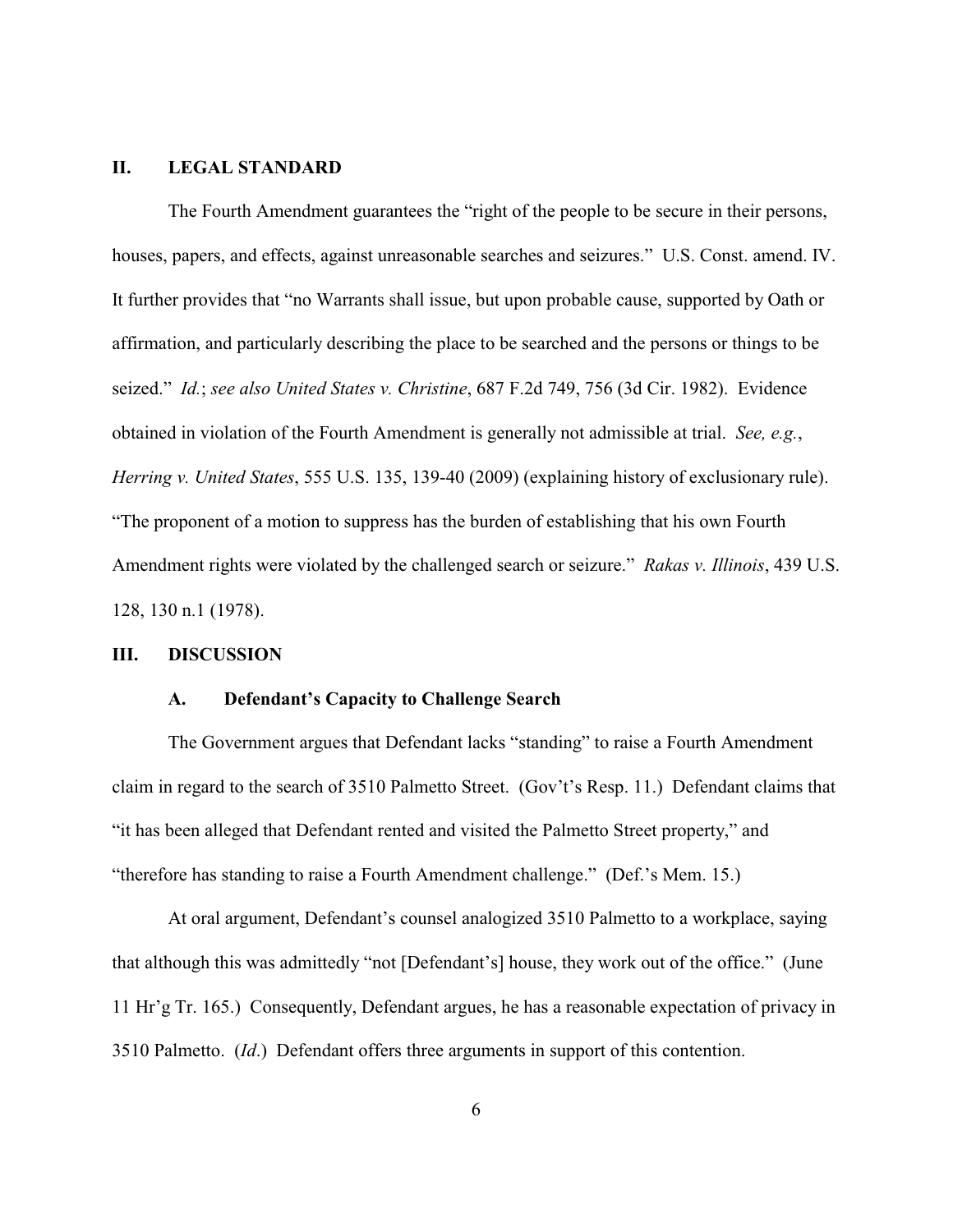First, Defendant argues that 3510 Palmetto has "always [been] identified as a storage house related to" him, and notes that Detective Zielinski observed him "entering and exiting [3510 Palmetto] on many occasions in February 2003." (*Id*.) Defendant points to the fact that although Coleman occupied 3510 Palmetto, Defendant "controlled" it and "visited on many occasions." (*Id*.) Second, Defendant argues that the presence of his personal possessions at 3510 Palmetto—Defendant cites "presses, firearms [and] other personal effects"—indicate "that he controlled that building, that he used it as a storage house for his operations, that it was always his place basically." (*Id*.) Defendant argues that he "ran his business" from 3510 Palmetto. (*Id*.) Third, Defendant argues that the rental status of the property is unclear. Defendant did not own or rent the property. (*Id*. at 165-66.) Defendant notes, however, that there were no "formal leases or checks" for 3510 Palmetto; instead, Defendant argues, it was leased pursuant to a "handshake agreement." (*Id*. at 166.) Defendant claims that the Government asserts that 3510 Palmetto "was rented to [the KSO]." (*Id*.)

The Government argues that "[s]imply being a co-conspirator or having somebody in the organization renting that property" are insufficient to confer standing upon Defendant. (*Id*. at 167.) The Government notes that Oscar Francis, a co-conspirator, was the listed lessee of the property. (*Id*.) The Government reiterates that Defendant never lived at 3510 Palmetto, and merely used it to conduct illegal activities for which he had no reasonable expectation of privacy. (*Id*.)

To claim the protection of the Fourth Amendment, "a defendant must demonstrate that he personally has an expectation of privacy in the place searched, and that his expectation is reasonable." *Minnesota v. Carter*, 525 U.S. 83, 88 (1998). A defendant can show the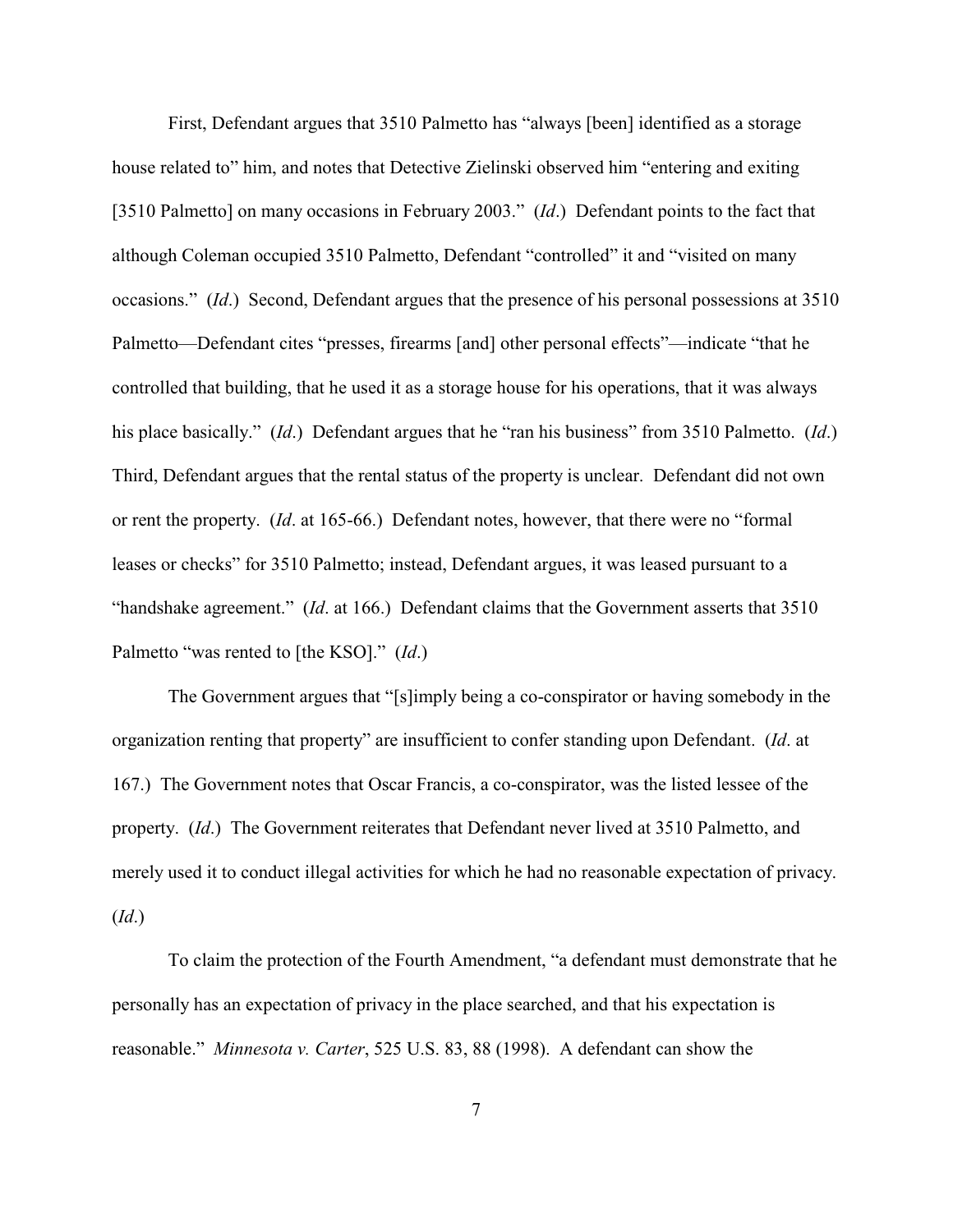reasonableness of such expectation by referring to "'concepts of real or personal property law or to understandings that are recognized and permitted by society.'" *Id*. (quoting *Rakas*, 439 U.S. at 143, n.12). A defendant need not show that he had a possessory interest in the property in order to establish standing.

The plain text of the Fourth Amendment indicates that an individual has the capacity to challenge a search conducted in his own home. U.S. Const. amend. IV; *see also Payton v. New York*, 445 U.S. 573, 589 (1980) ("In none is the zone of privacy more clearly defined than when bounded by the unambiguous physical dimensions of an individual's home."). The Supreme Court has recognized that "in some circumstances a person may have a legitimate expectation of privacy in the house of someone else." *Carter*, 525 U.S. at 89. An overnight guest in another's home, for example, is considered to have a reasonable expectation of privacy which permits him to challenge a search. *Minnesota v. Olson*, 495 U.S. 91, 98-99 (1990).

Similarly, "[i]t has long been settled that one has standing to object to a search of his office." *Mancusi v. DeForte*, 392 U.S. 364, 369 (1968). This is true even if the office is shared with other individuals. *Id*. at 368-70. "An expectation of privacy in commercial premises, however, is different from, and indeed less than, a similar expectation in an individual's home." *New York v. Burger*, 482 U.S. 691, 700 (1987). Furthermore, "[g]iven the great variety of work environments . . . the question whether an employee has a reasonable expectation of privacy [in his work area] must be addressed on a case-by-case basis." *O'Connor v. Ortega*, 480 U.S. 709, 718 (1987).

3510 Palmetto is presented as a property designated for several uses: a stash house; a drug processing center; and a residence, among others. While the Government claims that the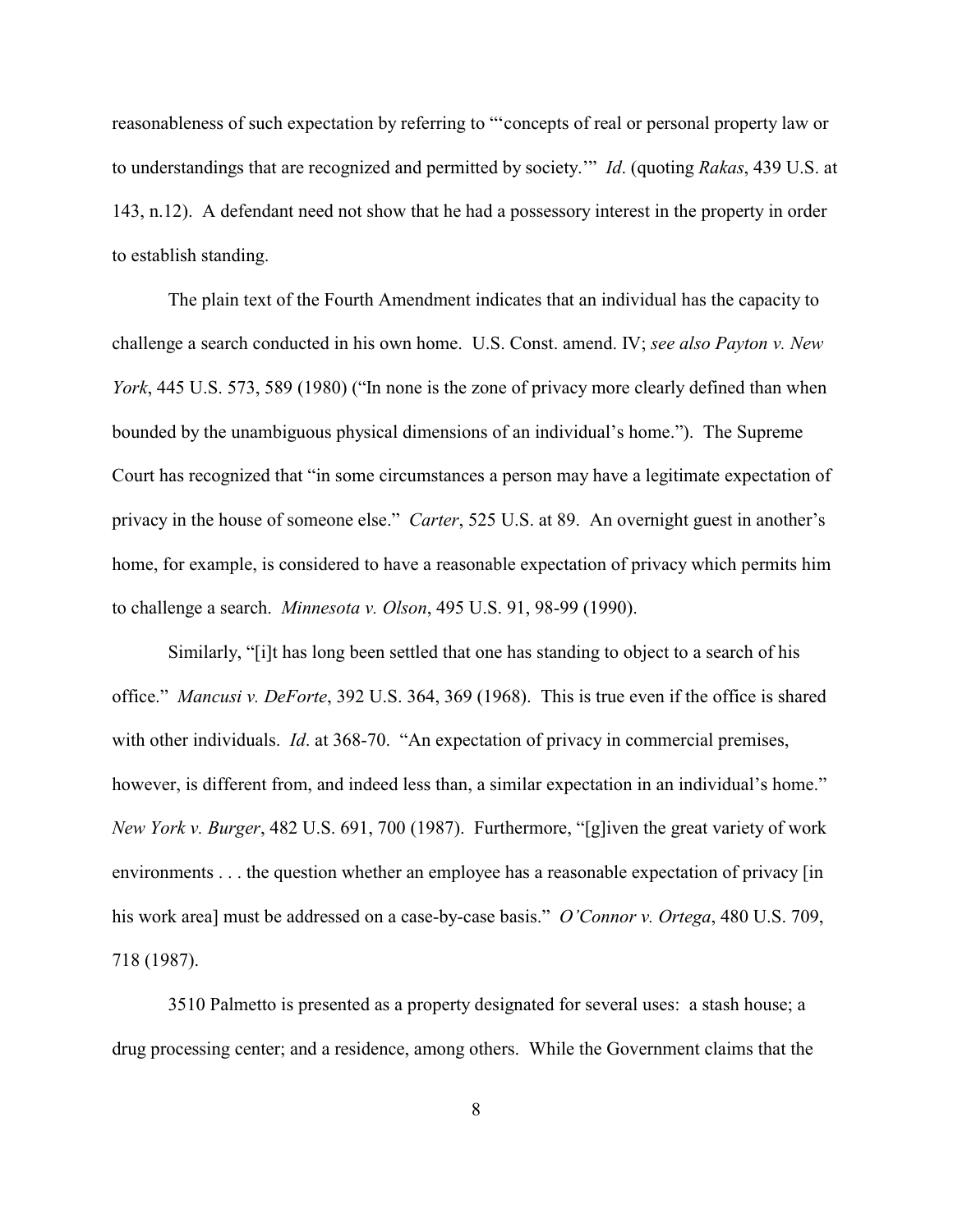property's uses were limited, we note that the Government suggests that a number of criminal activities occurred within the walls of 3510 Palmetto. It may have been "used for cutting and packaging and storing drugs," (June 11 Hr'g Tr. 167), as the Government alleges, and as an occasional residence, but it may also have been used to conduct the manifold commercial transactions of a drug trafficking organization. The Government strongly suggests that a murder and coverup occurred at 3510 Palmetto. Presumably, 3510 Palmetto was the site for conversations between high-level members of the KSO. That Defendant, the KSO's alleged leader, visited the address with frequency indicates that it was not merely a low-level industrial warehouse but a commercial premises at the heart of the organization's structure.

Although Defendant neither owned nor rented the property, this alone does not preclude a claim of standing. *See, e.g*., *Rakas*, 439 U.S. at 142 (an individual may also have a "sufficient interest in a place other than his own home so that the Fourth Amendment protects him"); *United States v. Baron-Mantilla*, 743 F.2d 868, 870 (11th Cir. 1984) (despite Government's proof that defendant did not own or rent commercial premises, he could theoretically establish a legitimate expectation of privacy); *see also United States v. Johns*, 851 F.2d 1131, 1135-36 (9th Cir. 1988) (co-owner of a storage unit whose name did not appear on rental agreement nevertheless had legitimate expectation of privacy). Both sides agree that the KSO rented 3510 Palmetto, and that the KSO used it for its own business purposes.

Defendant relies on the Government's own averments as to his frequent visits to 3510 Palmetto to establish his legitimate expectation of privacy. Although "[o]ccasional presence ... is not enough" to confer standing, Defendant's presence seems to have been anything but rare. *United States v. Torch*, 609 F.2d 1088, 1091 (4th Cir. 1979). The Affidavit cites confidential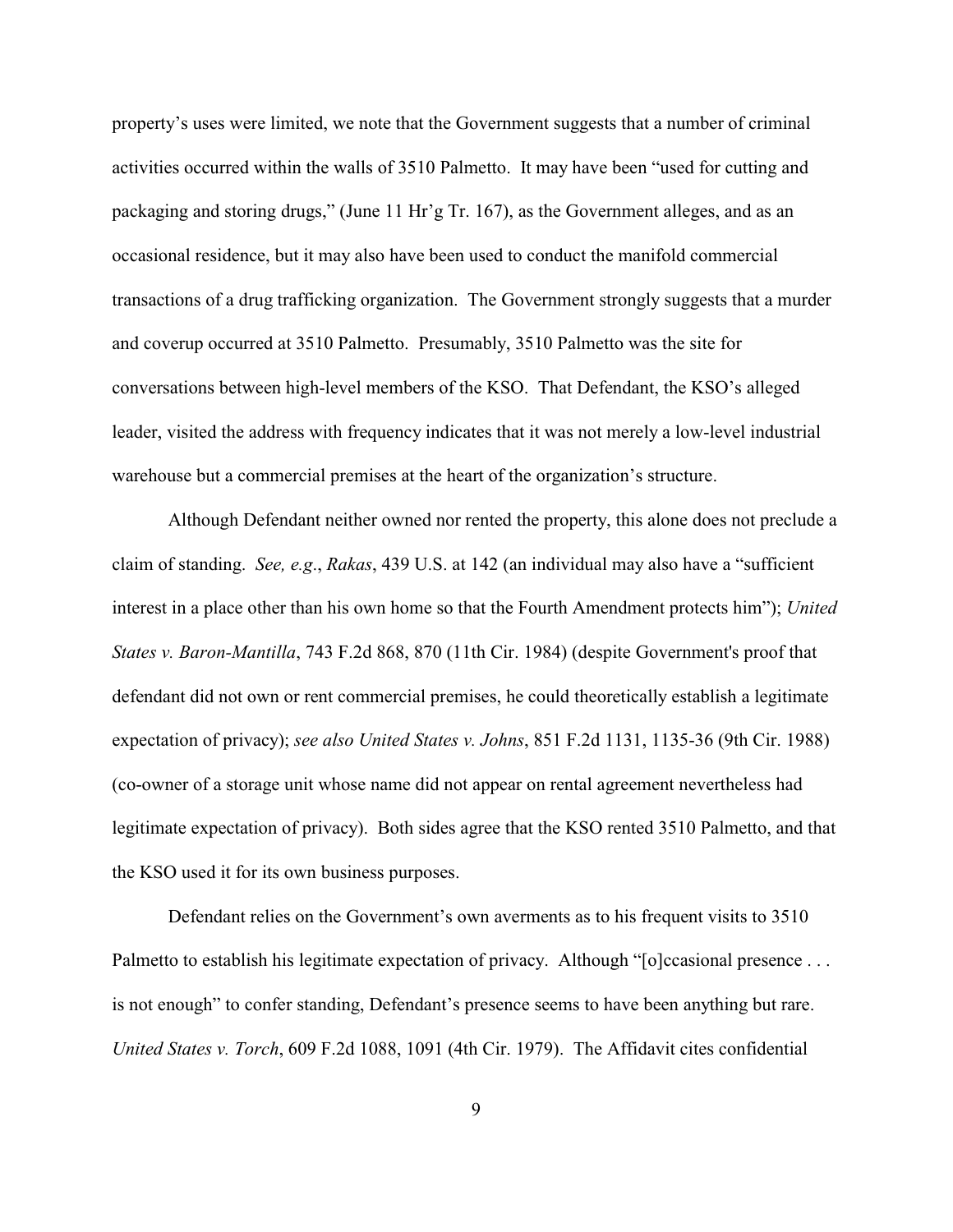informants who stated that Defendant frequently visited 3510 Palmetto, and noted that vehicles registered to Defendant or known aliases were often seen outside the premises. Defendant's continuous contact with 3510 Palmetto supports his claim to standing. *See, e.g.*, *United States v. Fields*, 113 F.3d 313, 320-21 (2d Cir. 1997) (defendant had standing when he had a key to the apartment and came and went as he pleased).

Defendant's classification of 3510 Palmetto as his "office" also bolsters his claim to standing. *See, e.g.*, *United States v. Chaves*, 169 F.3d 687, 690-91 (11th Cir. 1999) (defendant had legitimate expectation of privacy in warehouse despite lack of formal ownership and maintenance of a different "principal place of business," because he conducted business and kept personal possessions there). The fact that Defendant was employed in the business of narcotics distribution does not negate the legitimate expectation of privacy in a place of business under his control.

The Government contends that management of a criminal enterprise dedicated to narcotics distribution is not a privacy interest that society is prepared to recognize as legitimate. It is true that an "interest in possessing contraband cannot be deemed 'legitimate.'" *Illinois v. Caballes*, 543 U.S. 405, 408 (2005). At stake for Defendant here was not merely an interest in possessing contraband that could justify, as in *Caballes*, a cursory dog sniff of a vehicle. Much of Defendant's business operations were conducted from the 3510 Palmetto warehouse.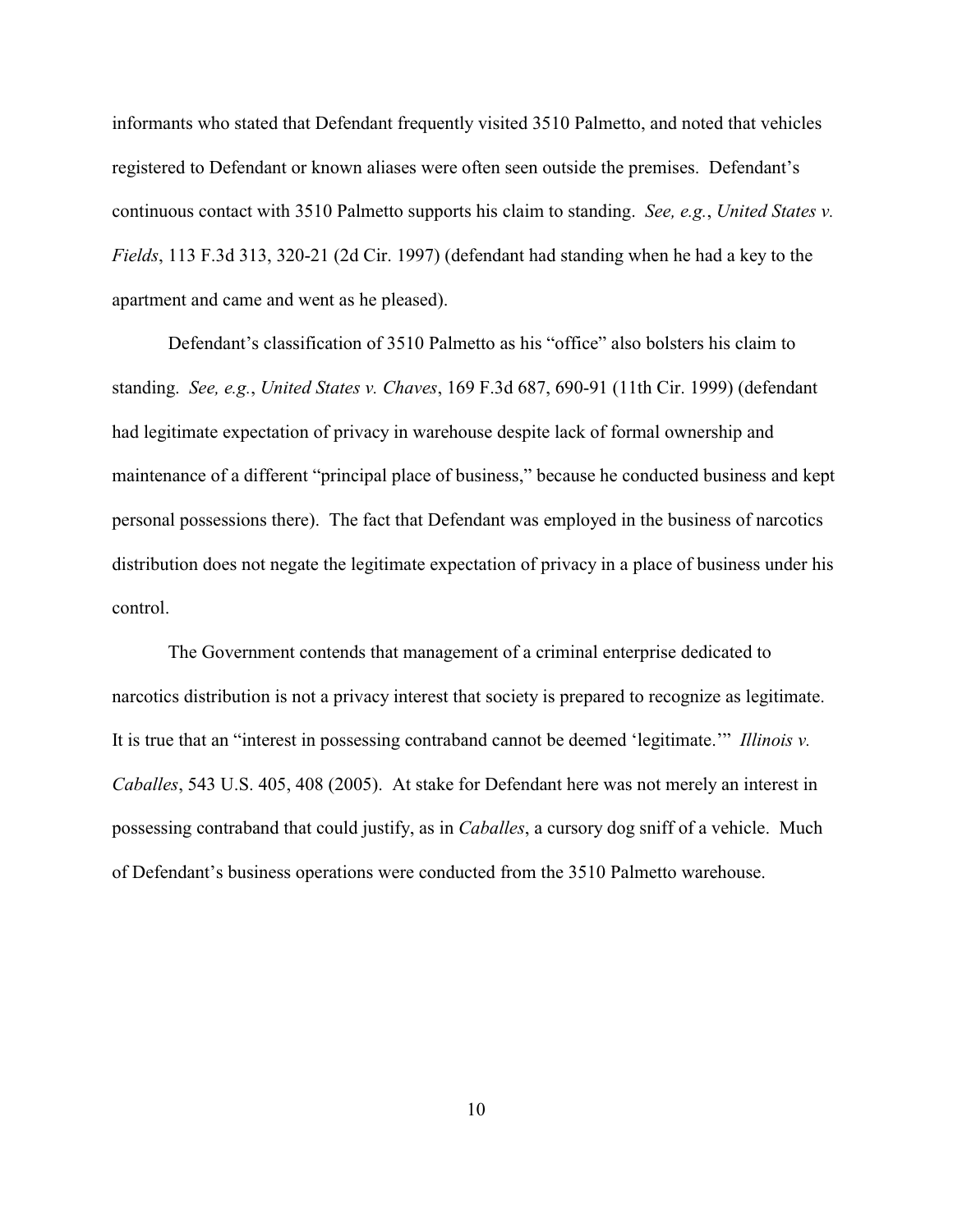We will assume that Defendant has standing to challenge this search, even as we have reservations about 3510 Palmetto's status as an "office." Accordingly, we will proceed to Defendant's substantive Fourth Amendment claims.<sup>4</sup>

#### **B. Defendant's Substantive Fourth Amendment Claims**

#### *1. Staleness*

Defendant argues that "the affidavit of probable cause provides information which occurred over two years prior to the issuance of the warrant." (Def.'s Mem. 16.) Defendant specifically points to the use of intercepted wire and oral communications from September 2000 through January 2001 and information provided by confidential informants. Defendant argues that this information "must be considered stale and does not demonstrate probable cause for a search of the property." (*Id*.; *see also* June 11 Hr'g Tr. 171.)

If information supporting a warrant application is too old, the information is stale and cannot establish probable cause. *United States v. Harvey*, 2 F.3d 1318, 1322 (3d Cir. 1993). However, age alone does not determine whether information is stale. *United States v. Vosburgh*, 602 F.3d 512, 529 (3d Cir. 2010). The reviewing court must assess: (1) the nature of the crime; and (2) the type of evidence sought by the warrant. *Harvey*, 2 F.3d at 1322. In addition, "where the facts adduced to support probable cause describe a course or pattern of ongoing and continuous criminality, the passage of time between the occurrence of the facts set forth in the

<sup>&</sup>lt;sup>4</sup> Defendant's co-Defendants have joined this Motion to the extent that they have standing. (*See* ECF No. 495 (granting motions to join all co-Defendants' motions).) We conclude that none of these Defendants has standing. There is no mention of Kidada Savage or Merritt ever visiting 3510 Palmetto. As discussed above, Northington is mentioned once as having driven between Darien and 3510 Palmetto, but there is no indication that he entered 3510 Palmetto. None of these Defendants has submitted any additional information which suggests that they should have the capacity to challenge this search.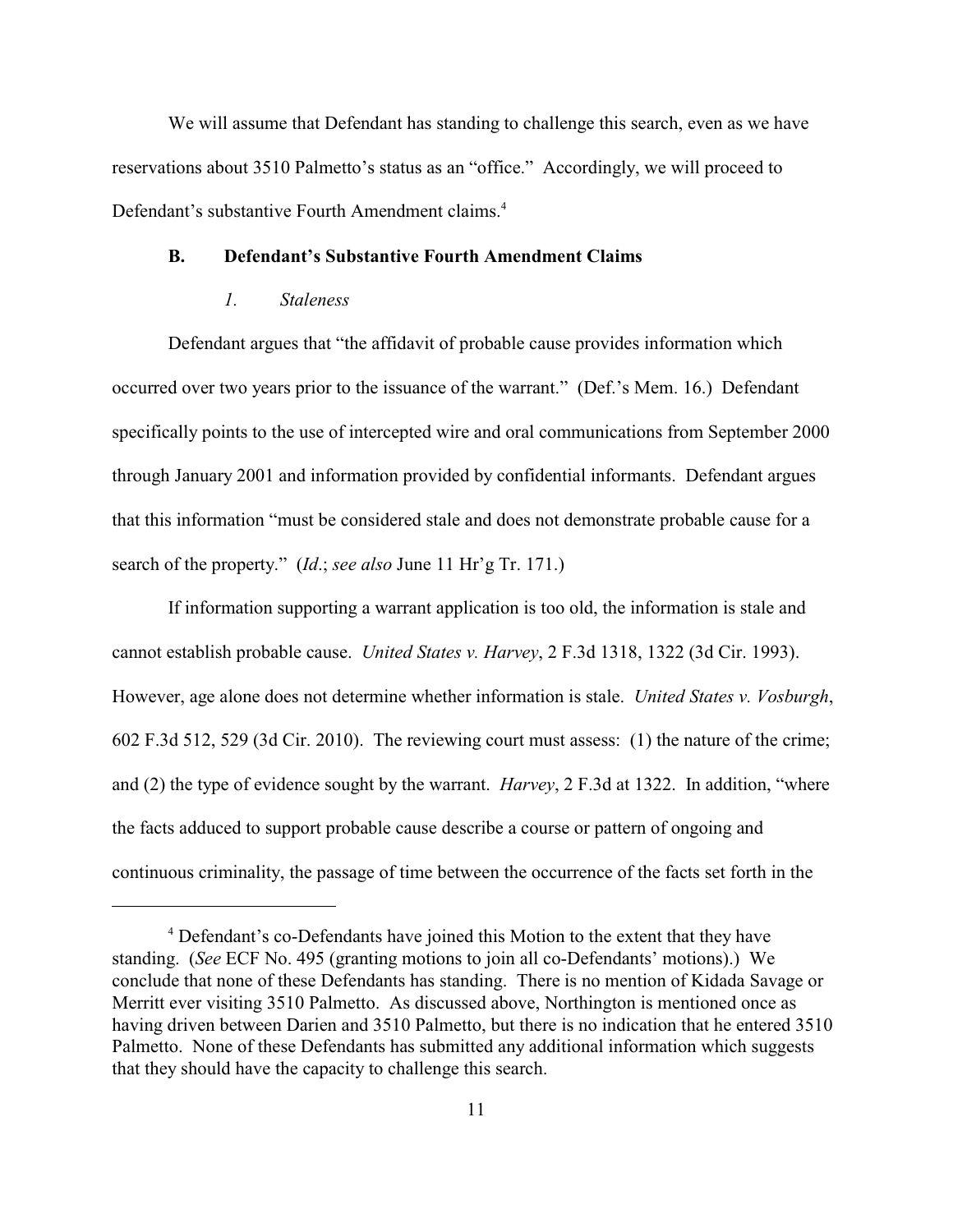affidavit and the submission of the affidavit itself loses significance." *United States v. Urban*, 404 F.3d 754, 774 (3d Cir. 2005).

Although Special Agent Lewis's Affidavit refers to events which occurred as early as 1999, the primary purpose of such background information was to establish the criminal character of the KSO. The mere mention of background information does not render that information stale. Furthermore, even if we were to disregard this information, it would not undermine the existence of the probable cause for the issuance of the warrant by Magistrate Judge Rueter. Special Agent Lewis presented concrete examples of suspicious activity and the presence of known KSO associates at 3510 Palmetto in February and March of 2003. Special Agent Lewis further offered considerable evidence that a murder had occurred at 3510 Palmetto mere weeks prior to the issuance of warrant. Given the serious nature of the alleged criminal activity, and the evidence linking 3510 Palmetto to illegal activity in the weeks and months immediately preceding the issuance of the warrant, this information was material and recent. As discussed hereinafter, there clearly existed probable cause for the issuance of a warrant.

#### *2. Probable Cause*

Defendant claims that there was insufficient probable cause to justify issuance of a warrant. Alternatively, he claims that the basis for the Affidavit's probable cause determination was tainted because it relied on evidence seized during two 1999 searches of Defendant's apartment and vehicle, which Defendant claims were illegal. (Def.'s Mem. 16-17.)

"Probable cause to search exists where information suggests that the items sought will be in the location searched." *United States v. Marranca*, 98 F. App'x 179, 181 (3d Cir. 2004). When considering whether to issue a search warrant, a magistrate must consider that "[t]he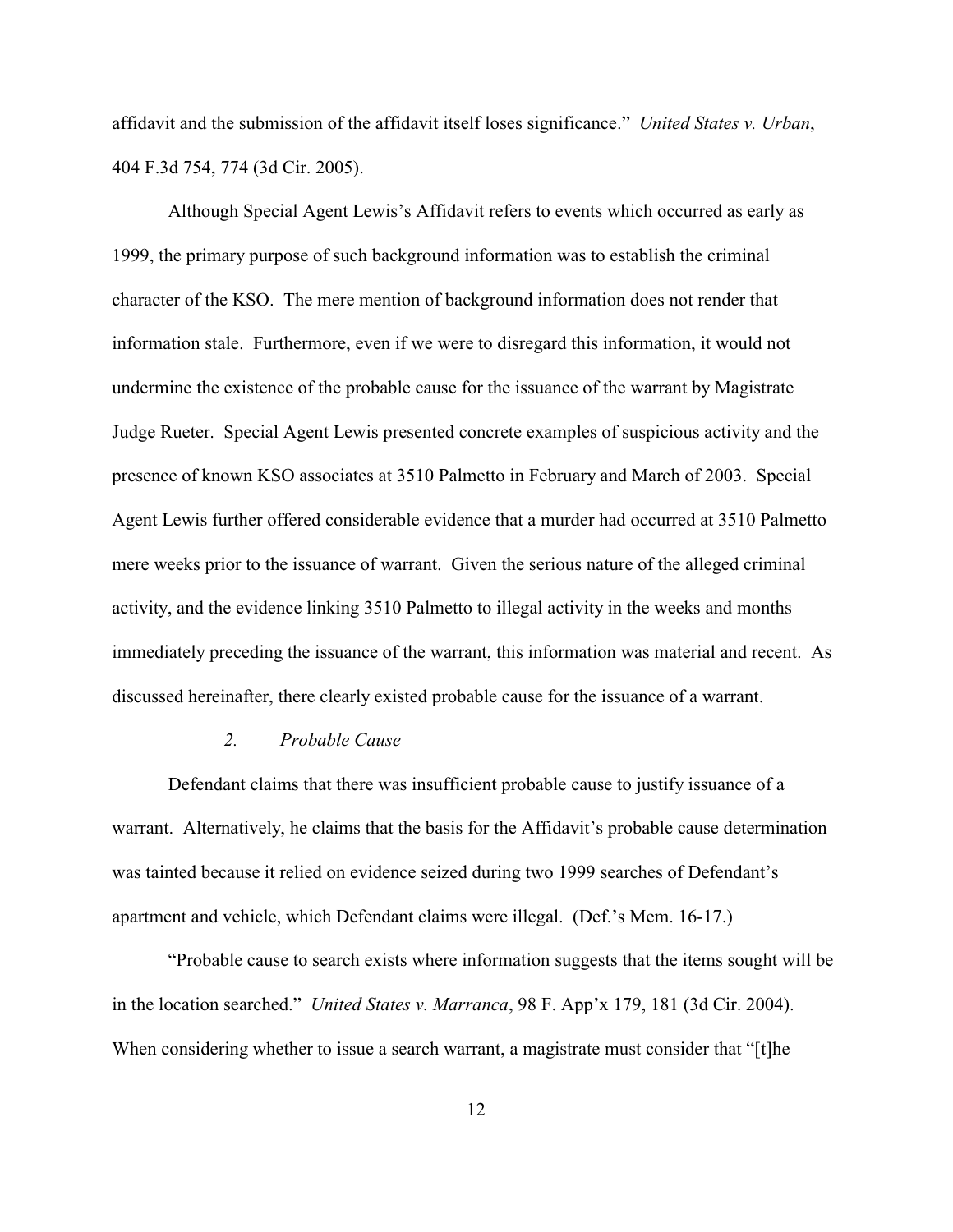likelihood the evidence sought is still in place depends on a number of variables, such as the nature of the crime, of the criminal, of the thing to be seized, and of the place to be searched." *United States v. Greene*, No. 07-120, 2008 WL 2246923, at \*3 (E.D. Pa. June 2, 2008) (citing *United States v. Harris*, 482 F.2d 1115, 1119 (3d Cir. 1973)). While "direct evidence linking the place to be searched to the crime is not required for the issuance of a search warrant," *United States v. Conley*, 4 F.3d 1200, 1207 (3d Cir. 1993), probable cause creating a nexus between the suspected criminal activity and the place to be searched may be inferred. *United States v. Hodge*, 246 F.3d 301, 305 (3d Cir. 2001) (citing *United States v. Jones*, 994 F.2d 1051 (3d Cir. 1993)).

Defendant's argument as to the sufficiency of probable cause lacks merit. Special Agent Lewis's Affidavit, which was more than fifty pages long, describes in exhaustive detail, the history of the KSO and the identities of its key players. Special Agent Lewis's extensive introduction leaves no doubt that the KSO was an organization engaged in illegal activities, chiefly drug dealing. The Affidavit establishes concrete links between known KSO associates and 3510 Palmetto, based on a number of sources, including confidential informants and cooperating witnesses as well as physical and video surveillance. KSO associates were frequently seen coming and going at 3510 Palmetto, often carrying packages that were believed to be drug-related. This confirmed statements from confidential informants, and cooperating witnesses such as Kareem Bluntly, that 3510 Palmetto was used as a processing site for cocaine and other drugs. (Affidavit  $\P$ 83.)

A clear indicator of probable cause, however, comes from the disappearance and murder of Tyrone Toliver. Toliver was last seen alive on March 14, 2003, entering 3510 Palmetto. His body was found several weeks later, in a missing car that was last seen leaving the 3510 Palmetto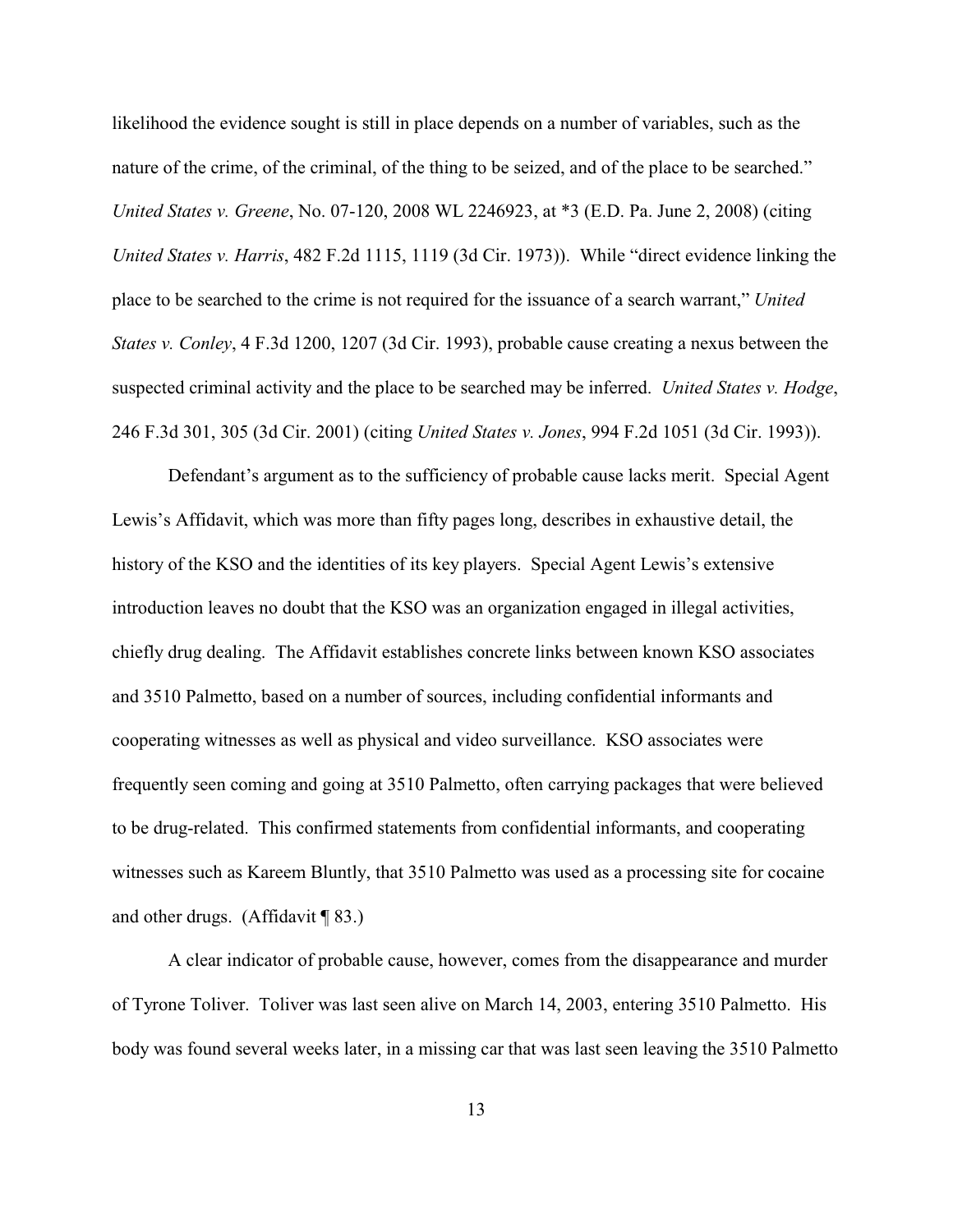garage. Known KSO associates, including Eugene Coleman and Kareem Bluntly, were seen in the vicinity of 3510 Palmetto during the period that Toliver is believed to have been murdered. Substantial evidence existed, at the time the warrant was issued, that Toliver was murdered on 3510 Palmetto's premises by individuals affiliated with the KSO.

Given the evidence that Palmetto was used as a "stash house" and processing site by the KSO, and the evidence pointing to a recent murder on the premises, there was clearly more than sufficient probable cause for the issuance of a search warrant. Defendant's argument is meritless.

Defendant's "taint" argument is similarly meritless. Defendant alleges that Special Agent Lewis's mention of a September 1999 search, conducted pursuant to a warrant, of his apartment in Maple Shade, New Jersey, taints the probable cause in the warrant. (Def.'s Mem. 17.) Defendant also points to a search conducted, pursuant to a warrant, of Defendant's 1999 Plymouth Villager minivan. (*Id*.) Defendant has filed a motion to suppress evidence seized in those searches. (*See* ECF No. 418.) Defendant contends that evidence seized during the 3510 Palmetto search constitutes the "fruit of the poisonous tree," *see Wong Sun v. United States*, 371 U.S. 471, 488 (1963), and should be excluded because of the 3510 Palmetto Affidavit's citation to those searches.

We have determined that the searches of Defendant's apartment in Maple Shade and his 1999 Plymouth Villager were proper under the Fourth Amendment. Accordingly, the doctrine of the "fruit of the poisonous tree" cannot apply. Defendant's argument that the Affidavit should be stricken because of the taint of illegally obtained evidence is thus meritless.

#### **C.** *Franks* **Hearing**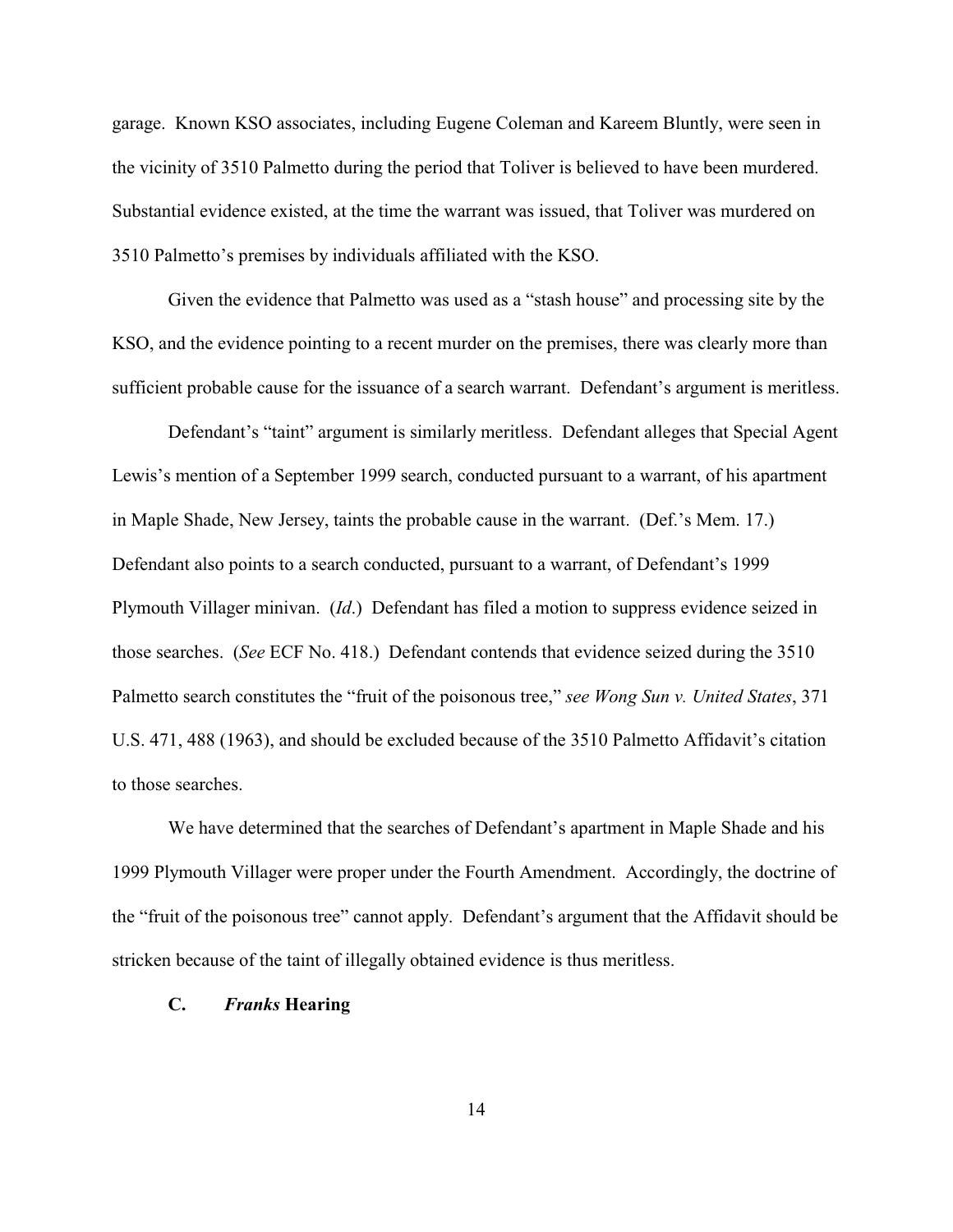Finally, Defendant requests that we conduct a hearing, pursuant to *Franks v. Delaware*, 438 U.S. 154 (1978), "to determine the validity of the search warrant affidavit." (Def.'s Mem. 21.) Defendant lists several "intentional and reckless misrepresentations," which he alleges "amount[] to a material misrepresentation within the affidavit," and "likely had a profound effect" on Magistrate Judge Rueter's probable cause determination. (*Id*.) The Government contends that the "information in the affidavit contained no material misrepresentations nor omissions." (Gov't's Resp. 14.)

The Supreme Court in *Franks* stated:

[W]here the defendant makes a substantial preliminaryshowing that a false statement knowingly and intentionally, or with reckless disregard for the truth, was included by the affiant in the warrant affidavit, and if the allegedly false statement is necessary to the finding of probable cause, the Fourth Amendment requires that a hearing be held at the defendant's request.

*Franks*, 438 U.S. at 155-56. If a defendant can make a "substantial preliminary showing" to overcome the affidavit's presumption of validity, the defendant must ultimately prove, by a preponderance of the evidence, that the affiant's statements were material to a finding of probable cause and were made knowingly and intentionally, or with reckless disregard for the truth. *Sherwood v. Mulvihill*, 113 F.3d 396, 399 (3d Cir. 1997) (citing *Franks*, 438 U.S. at 171-72). If the defendant meets this burden, "the Fourth Amendment requires that . . . the fruits of the search [must be] excluded to the same extent as if probable case was lacking on the face of the affidavit." *United States v. Frost*, 999 F.2d 737, 743 (3d Cir. 1993) (quoting *Franks*, 438 U.S. at 156).

To make a substantial preliminary showing, a defendant must raise "allegations of deliberate falsehood or of reckless disregard for the truth . . . accompanied by an offer of proof."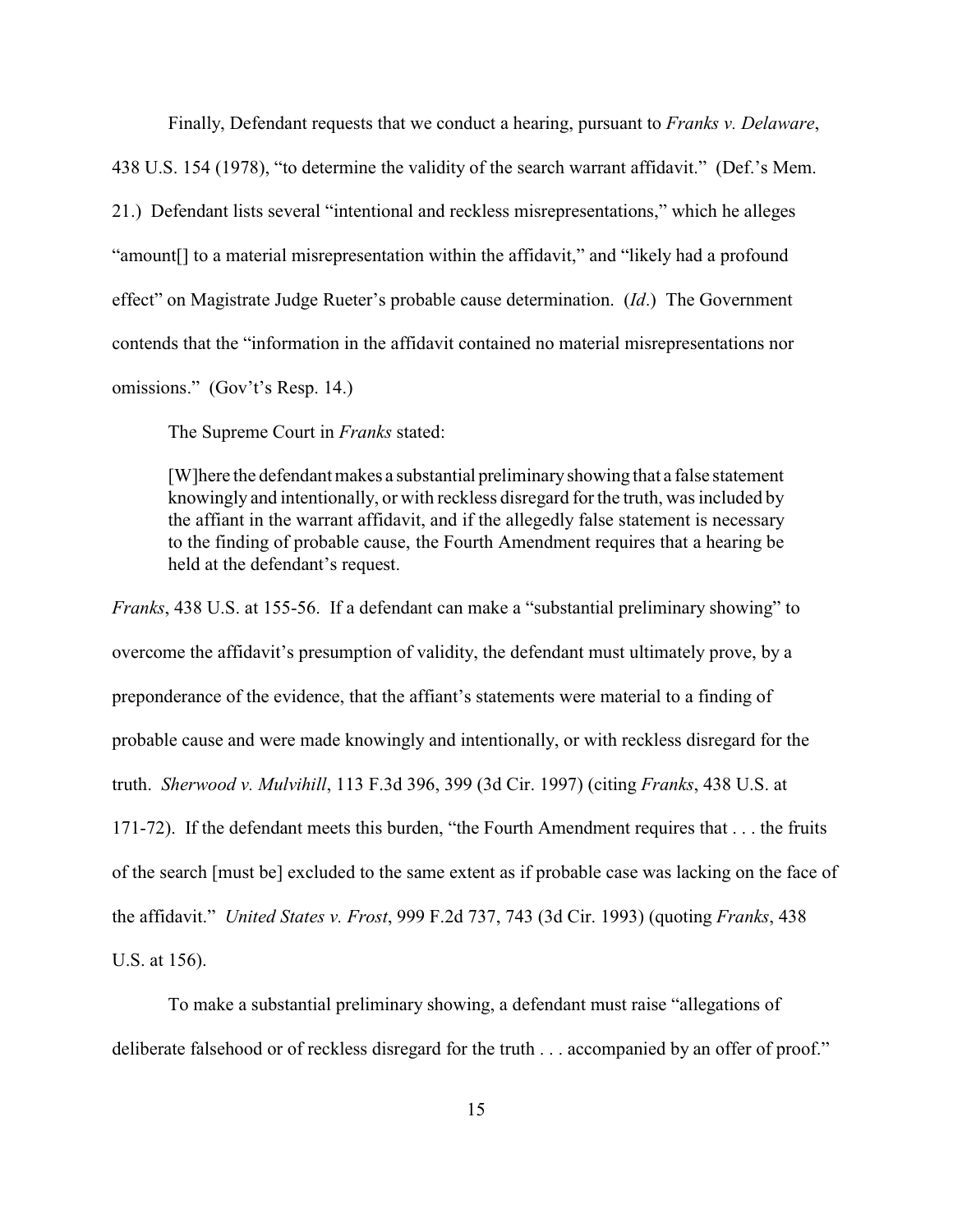*Franks*, 438 U.S. at 171. The Third Circuit has articulated a standard "to identify what constitutes 'reckless disregard for the truth' regarding both misstatements and omissions." *United States v. Yusuf*, 461 F.3d 374, 383 (3d Cir. 2006).

In evaluating a claim that an officer both asserted and omitted facts with reckless disregard for the truth, we hold that: (1) omissions are made with reckless disregard for the truth when an officer recklessly omits facts that any reasonable person would know that a judge would want to know; and (2) assertions are made with reckless disregard for the truth when an officer has obvious reasons to doubt the truth of what he or she is asserting.

*Wilson v. Russo*, 212 F.3d 781, 783 (3d Cir. 2000) (citations omitted).

Defendant cites several classes of omissions and misrepresentations. First, Defendant claims that information which undermines the credibility of CI-1's assertions was omitted from the Affidavit. (Def.'s Mem. 19-20.) Defendant states that "CI-1 provided false and misleading information in a previous Title III affidavit filed with the court in 2000 and 2001." (*Id*. at 20.) In that Affidavit, CI-1 had stated that Defendant and Tybius Flowers had been business partners. According to Defendant, since Flowers was a cooperating witness in the prosecution of Defendant for the 1998 murder of Kenneth Lassiter, CI-1 must have been less than truthful, since "the Commonwealth and the federal authorities would not permit Mr. Flowers to operate as a cocaine salesman and cooperating witness simultaneously." (*Id*.)

Defendant's attempt to claim that CI-1's credibility is in doubt lacks basis. The sole evidence that Defendant proffers is an alleged statement by Special Agent Lewis that Defendant has a "bad relationship with Mr. Flowers," and that Flowers was a better boxer. (June 11 Hr'g Tr. 57.) This does not affect any assessment of CI-1's credibility as to a potential business relationship between Defendant and Tybius Flowers. In addition, it is not unusual for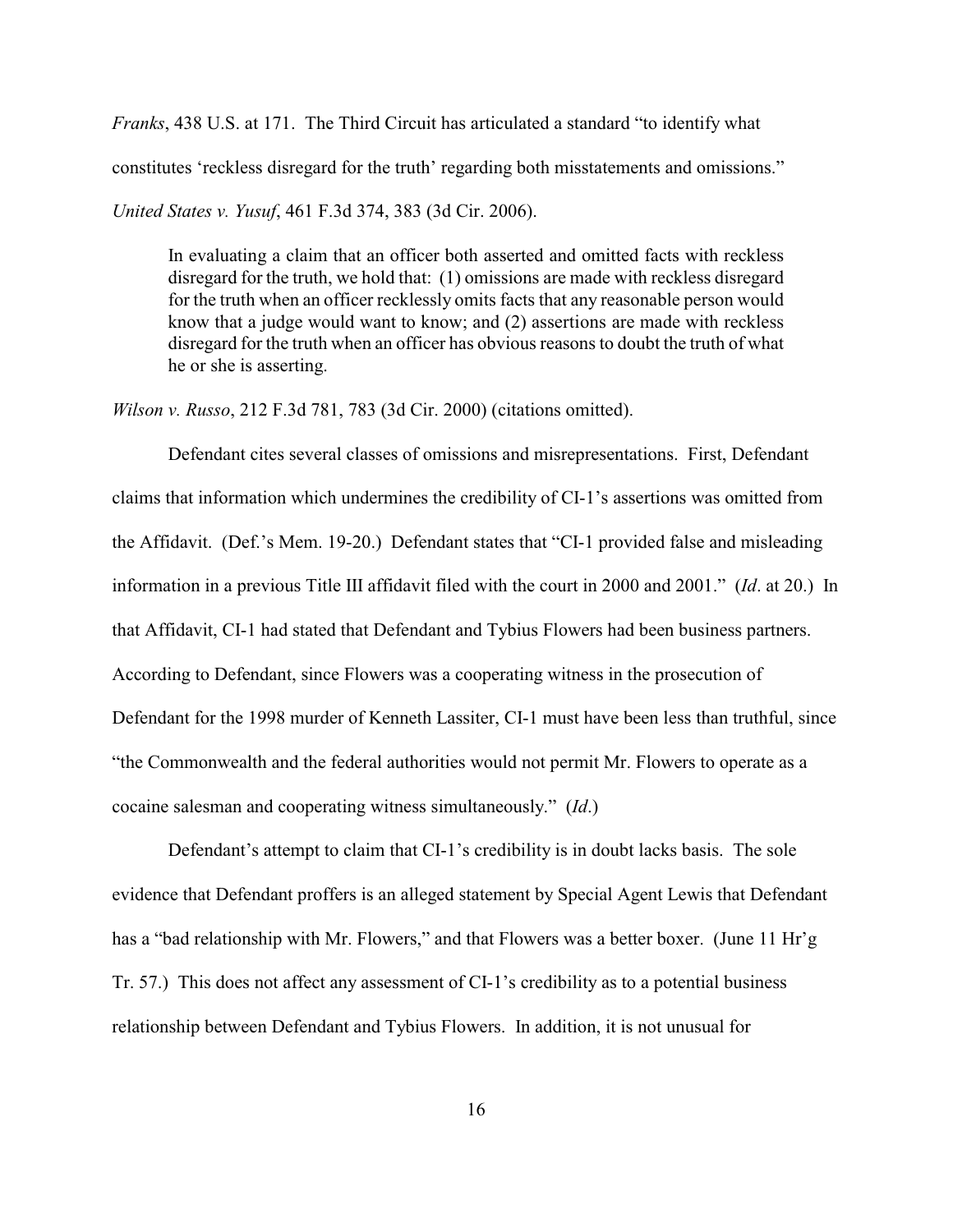Government cooperators to be involved in illegal activities while under the aegis of Government supervision. *See, e.g.*, *United States v. Twigg*, 588 F.2d 373, 377-78 (3d Cir. 1978) (discussing government informers and cooperators involved in drug trafficking); *United States v. Pitt*, 193 F.3d 751, 754 (3d Cir. 1999) (same). Flowers's cooperation while trafficking cocaine is not precluded by logic or law, as Defendant suggests in his Memorandum.

Furthermore, even if the Savage-Flowers relationship had deteriorated to the point that CI-1's depiction of it was inaccurate, this would not have been a material omission as it pertains to the 2003 Affidavit. This Affidavit included dozens of bases for probable cause. Most had no connection to CI-1. Indeed, even if CI-1's credibility had been completely impeached, it would not affect any reasonable jurist's finding of probable cause.

 Defendant states that the Affidavit's declaration that Defendant was the leader of a violent drug trafficking organization that had been active in Greater Philadelphia since 1999 (Affidavit 4) is incomplete. (Def.'s Mem. 20.) According to the Defendant, "nowhere in the affidavit does the affiant note that Defendant was incarcerated" for over two years from 1999 to 2003. (*Id*.) Defendant states that "[i]t is impossible that Defendant was a high level cocaine distributor" while incarcerated, and that Special Agent Lewis deliberately minimized and omitted the fact of Defendant's incarceration. (*Id*.)

There are several problems with Defendant's argument. As Special Agent Lewis noted while testifying, "we referenced [Defendant's incarceration] on numerous occasions in this Affidavit." (June 11 Hr'g Tr. 75; *see, e.g.*, Affidavit ¶¶ 28, 78-79 (references to Defendant's incarcerations).)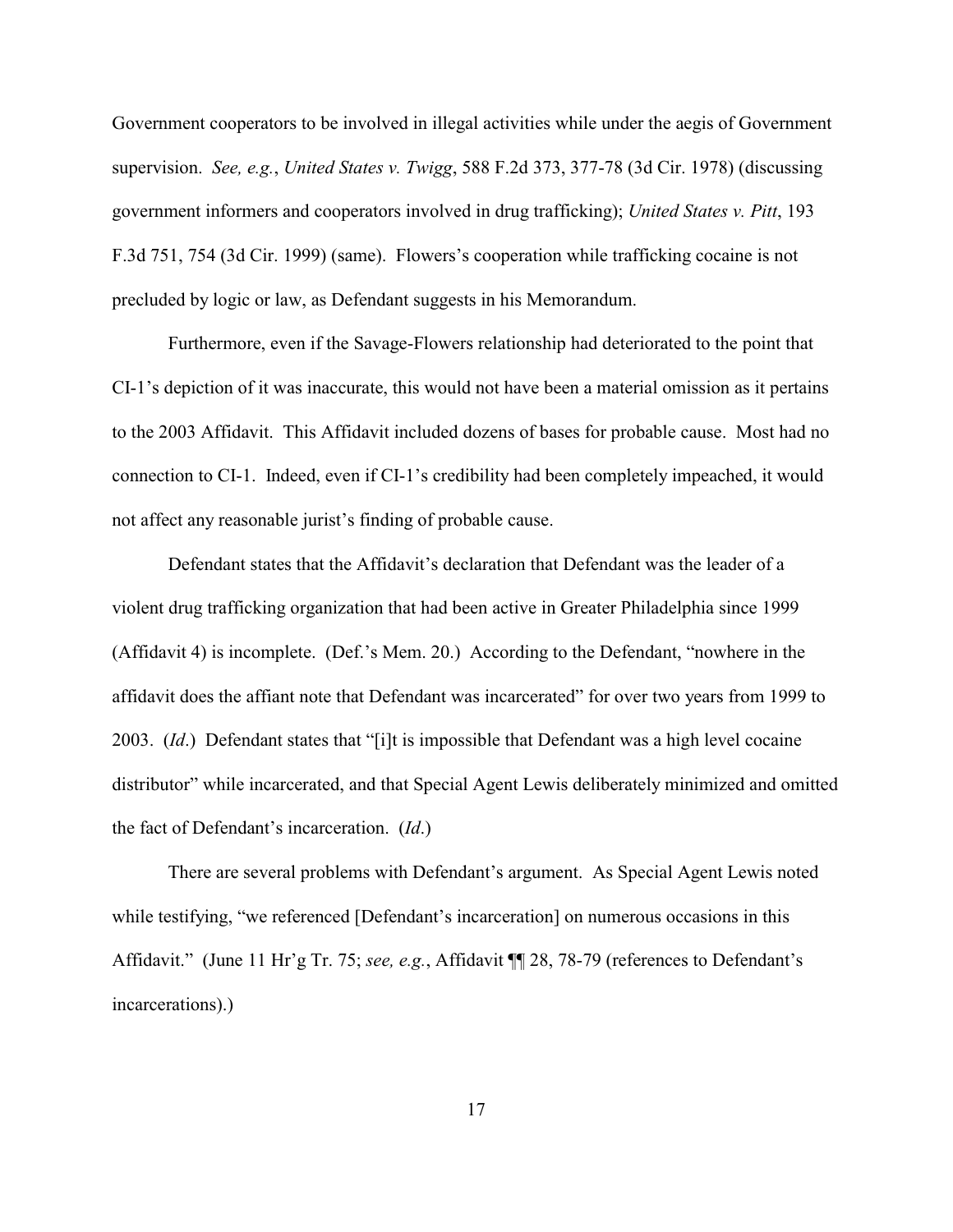Moreover, even if references to Defendant's repeated periods of incarceration were, as Defendant claims, omitted from the Affidavit, it does not follow that it is "impossible" that Defendant could have remained involved in the drug trade during his incarceration. Prisoners and detainees have been involved in managing drug enterprises while incarcerated. *See, e.g.*, *Matsey v. Westmoreland Cnty.*, 185 F. App'x 126, 128 (3d Cir. 2006) (discussing prison inmate "running a drug trafficking operation out of his prison cell"); *United States v. Blake*, 288 F. App'x 791, 794 (3d Cir. 2008) (citing examples of prisoners orchestrating criminal activity while incarcerated). The fact that Defendant was involved in the KSO's operations during his onagain, off-again incarceration cannot be precluded.

Furthermore, even if Defendant's incarceration actually limited his ability to supervise the KSO, this is immaterial to the validity of Judge Rueter's probable cause determination. The primary basis for probable cause as to 3510 Palmetto was evidence collected in early 2003 of drug reprocessing and a murder occurring on the premises of 3510 Palmetto. During that time, Defendant was not incarcerated. Whether Kaboni Savage was a high-level cocaine trafficker during the periods in which he was incarcerated does not speak to the determinations Judge Rueter made regarding periods in which Defendant was not incarcerated. Defendant's claims lack merit.

Defendant's next contention is that Special Agent Lewis failed to note, in the Affidavit, that Kareem Bluntly had had a "falling out" with Defendant in August 2002, several months prior to the warrant application, and that the fact of this estrangement would have impeached Bluntly's credibility. (Def.'s Mem. 21.)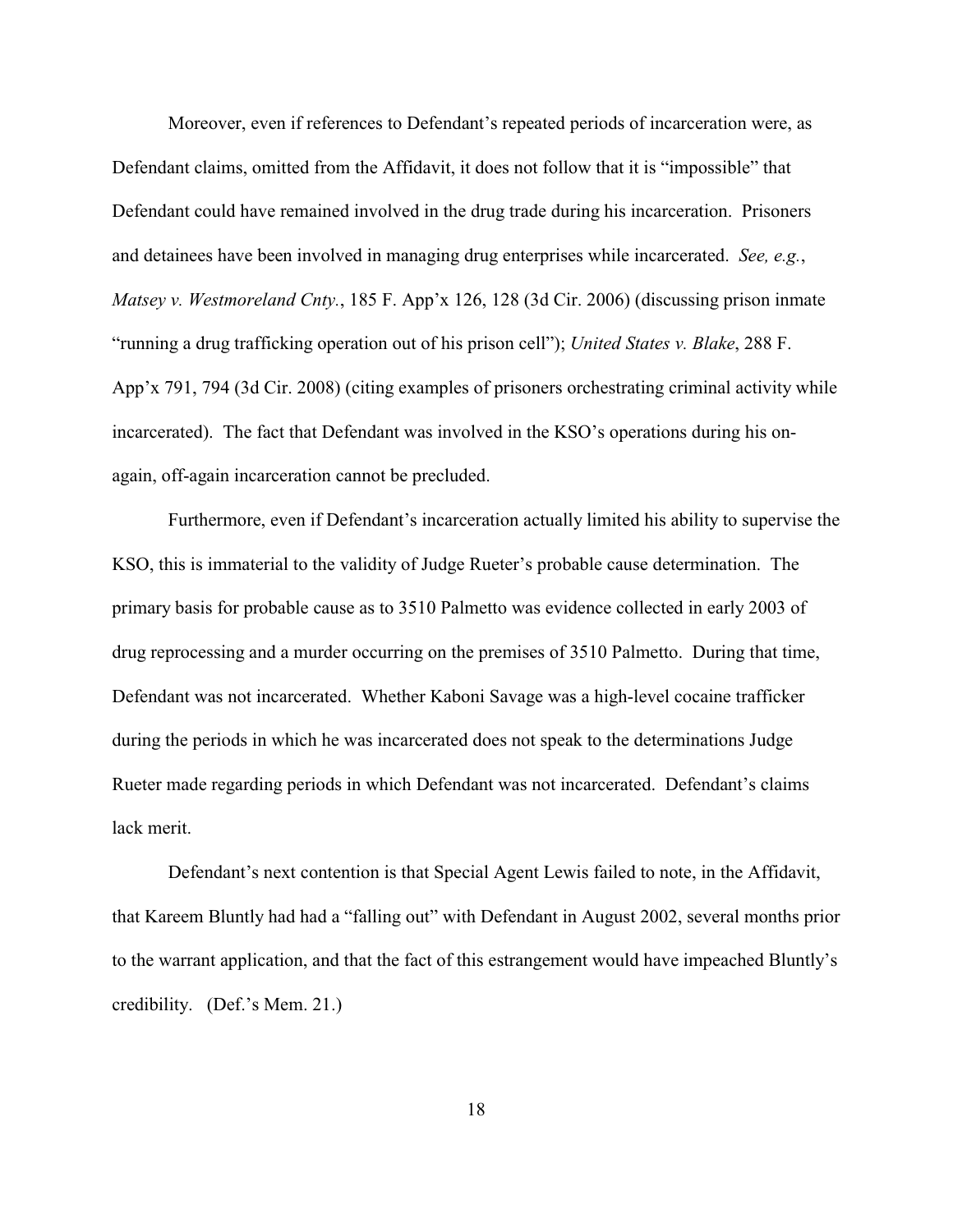The exact details of Defendant's relationship with Bluntly are unclear, but they are also immaterial. Agent Lewis indicated that problems in the Bluntly-Savage relationship existed in 2001 and 2002. (June 11 Hr'g Tr. 188.) However, Bluntly was seen with Savage, entering and exiting 3510 Palmetto, on numerous occasions in February 2003. (Affidavit ¶ 87.) Even if Bluntly's relationship with Defendant was, at times, rocky, the two remained associates and were connected to 3510 Palmetto. There is no reason to suspect that information which Bluntly provided about Defendant that was ultimately incorporated into the Affidavit would have been of compromised value solely because of Bluntly's occasional business disputes with Defendant.

Furthermore, Bluntly's statements were not the sole basis for the probable cause finding. Probable cause for the Palmetto Street search was based on a number of intercepted wire and oral communications, information gleaned from confidential informants and other cooperators, and physical and video surveillance conducted by the FBI. Bluntly was not the sole source of the intelligence underlying the warrant application. Even if the Bluntly information were questionable, this would not cast doubt on the validity of the warrant. There was more than enough probable cause without the Bluntly information. Accordingly, this is not a basis for holding a *Franks* hearing.

Defendant raised other issues to justify his request for a *Franks* hearing. Defendant generally claims that "the staleness argument is part and parcel of the *Franks* idea." (June 11 Hr'g Tr. 172.) Defendant states that "the lion's share of information in these affidavits is gathered from . . . the 1999 informants and the 2000 and 2001 wires." (*Id*. at 171.) Defendant also cites the references to Gerald Thomas, another North Philadelphia drug trafficker, although Thomas's cocaine operations apparently ceased in 2002, prior to the issuance of the warrant;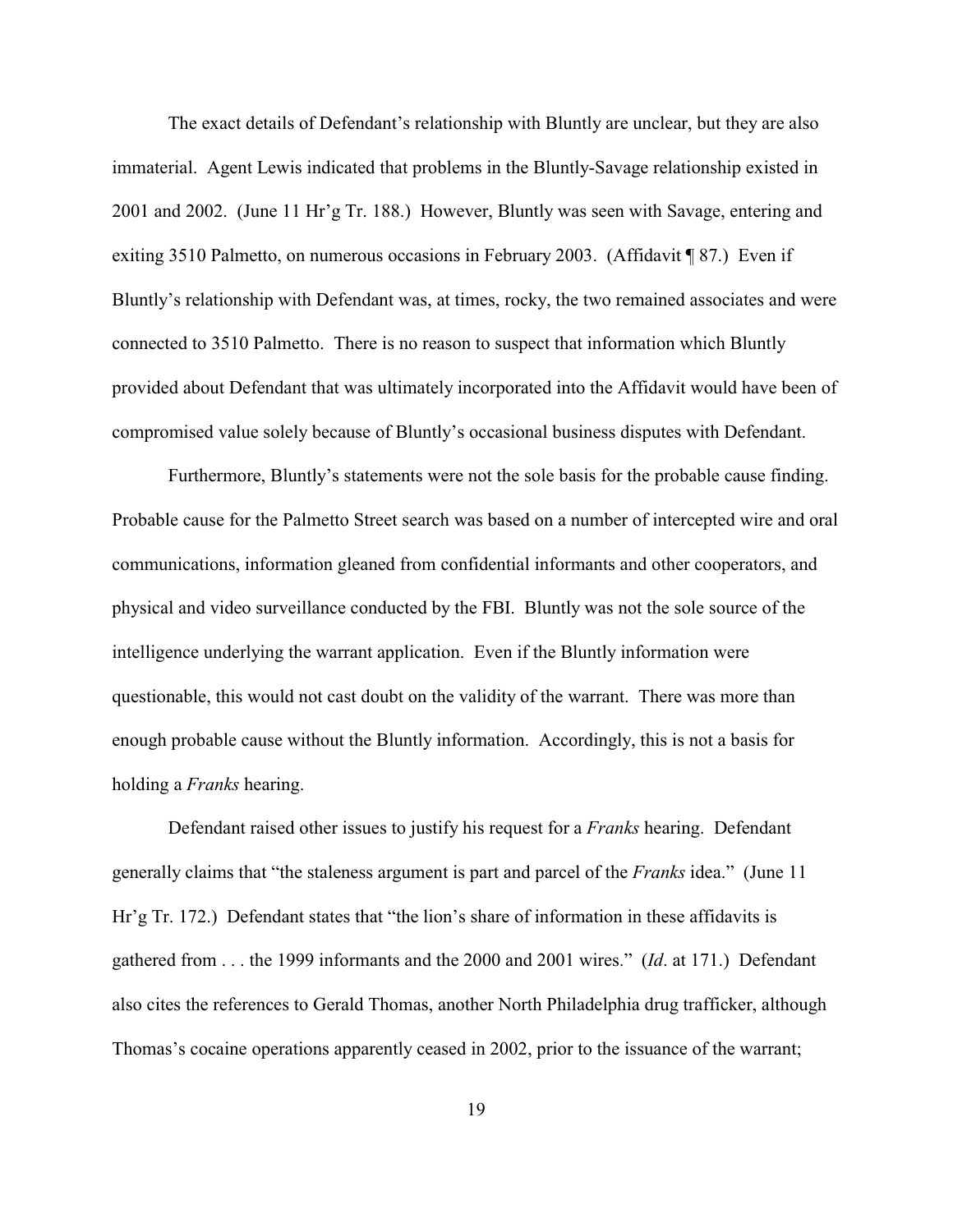Defendant argues that all of the references to Gerald Thomas are stale. (*Id*. at 172.) Finally, Defendant questions whether Special Agent Lewis fully apprised Magistrate Judge Rueter of issues with various confidential informants' credibility. (*Id*. at 193-96.)

Defendant's staleness argument does not speak to the materiality of any omissions or misrepresentations. The core justifications for the search warrant—information gathered in early 2003—are not stale. For the same reason, the fact that the Affidavit includes substantial historical information, as well as information about Defendant's past drug trafficking operations, is not a misrepresentation or omission.

Finally, with regard to Defendant's argument that Special Agent Lewis did not fully apprise Magistrate Judge Rueter of issues with informants and cooperating witnesses' credibility, this argument lacks merit. During the suppression hearing, Defendant claimed that Special Agent Lewis failed to mention in his Affidavit that Tyrone Toliver was dead. (June 11 Hr'g Tr. 195.) This, Defendant claims, is a material omission, because it casts doubt on the credibility of a statement made by cooperator "CW-2" that Defendant supplied cocaine to Toliver. In the Affidavit, Special Agent Lewis consistently used the past tense in describing these interactions. In any event, since one of the primary justifications for probable cause to search 3510 Palmetto relates to the discovery of Toliver's body and his murder, we are satisfied that Special Agent Lewis was not attempting to hide the fact of Toliver's death from Magistrate Judge Rueter. This fact is not omitted from the Affidavit.

Defendant cannot make the substantial showing required for a *Franks* hearing. The Affidavit does not contain material omissions or representations that undermine Magistrate Judge Rueter's finding of probable cause and issuance of a search warrant for 3510 Palmetto.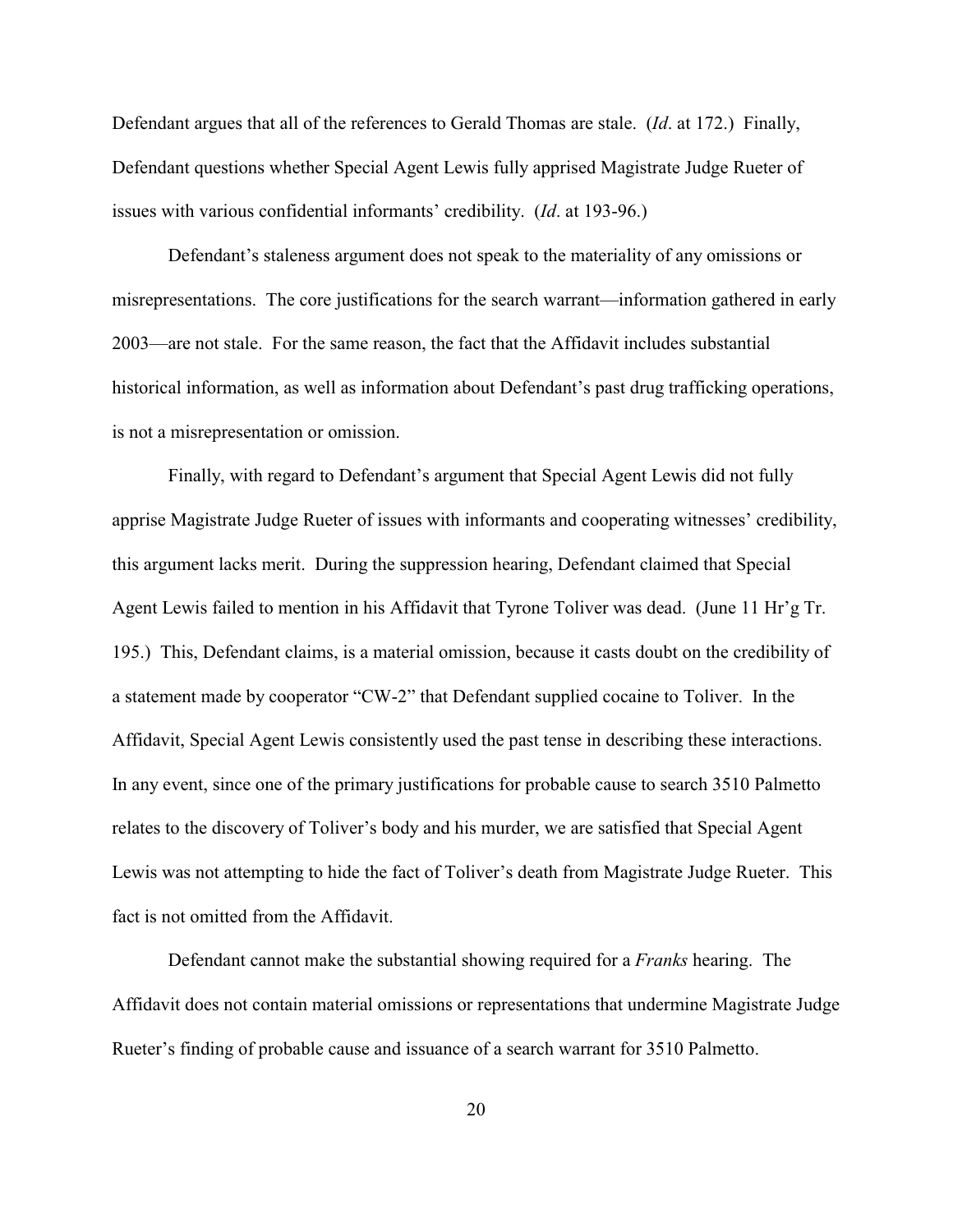# **III. CONCLUSION**

For the foregoing reasons, Defendant's Motion will be denied. An appropriate Order follows.

# **BY THE COURT:**

*/s/R. Barclay Surrick* **U.S. District Judge**